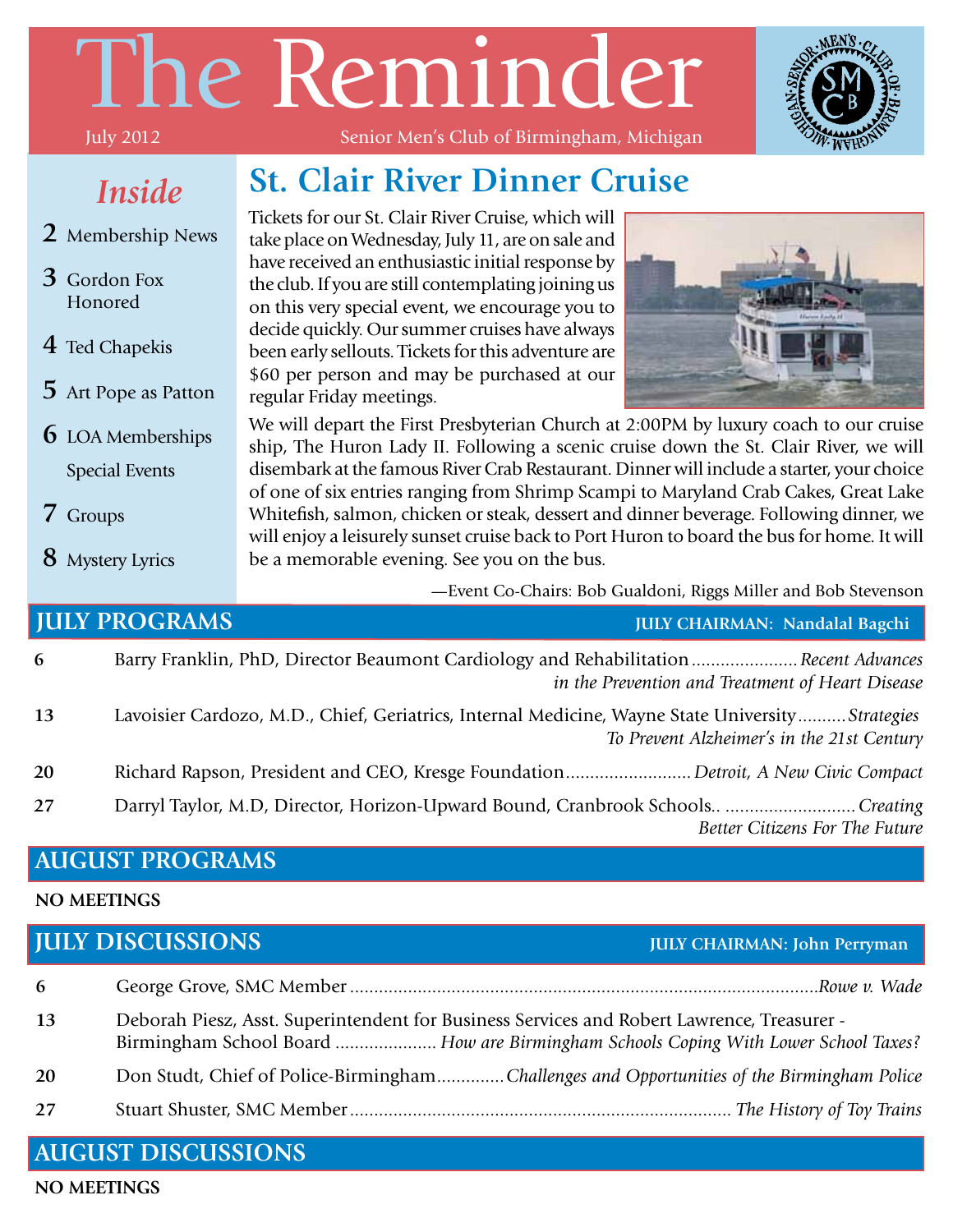#### **New Members:**



**James E. Britton** 4392 Reilly Drive Troy, MI 48085 248-740-0511 E-mail: annandjim@comcast.net Sponsor: Ray Latovick

**Frank P. Biondo** 3794 Millspring Road Bloomfield Hills, MI 48304-3044 248-647-4396 E-mail: biondodandf@aol.com Sponsor: Larry Dargan



**Roger K. Timm** 3344 Westchester Bloomfield Hills, MI 48304-2580 248-644-4050 E-mail: rktimm@yahoo.com Sponsor: Al Roberts, Jr.

**To Life Member: William M. Straith**

**Reinstated:** Associate **Edward J. Pappas**

**Deaths:**

**David Sheren** (LOA), joined March 1999

#### **New Contact Info:**

**William R. Quasney**---billquas@gmail.com **Clarence N. Frank**---1091 Woodbriar Drive, Oxford, 48371-6069

#### **Reader Research**

*The Reminder* is distributed both by email and conventional mail. With an objective of reducing the expenses of Post Office delivery, we recently researched readers asking how they read *The Reminder*. We also asked how much they read and to provide an overall rating of the newsletter. The great majority of readers - 83% - tell us they read most or all of each issue, with 87% rating it as excellent.

We received very interesting answers as to how *The Reminder* is read. Of those who receive it only by email, about 2/3rds read on line, while the other third print and read.

Nearly 200 members get *The Reminder* both by email and conventional mail. The great majority of these (70%), read the emailed version first - the other 30% wait for the Post Office delivered copy to arrive. This finding raises a clear question - why don't those reading on line tell us we can drop conventional mailing and save about \$1 per copy of print/mail expense. After all, the emailed version gets to homes almost a week earlier and is available in attractive color. Any volunteers out there?

We also asked if we should discontinue Post Office delivery of *The Reminder* for members with email addresses. The majority of respondents (56%) said this arbitrary action would be a bad idea.

#### **New Associates:**

**Walter C. Kowal** 21900 Dover Court Beverly Hills, MI 48025-2663 248-646-0462 E-mail: trikowal@comcast.ney Sponsor: Joe Knollenberg

**John L. Hopkins** 2752 Lenox Drive Troy, MI 48098-2346 248-641-8559 E-mail: nursekay7@gmail.com Sponsor: John Mahoney

**Earl M. Page** 2662 Cheswick Drive Troy, MI 48084-1068 249-642-8394 E-mail: earlmpage@aol.com Sponsor: Bill Wagoner

**H. Eugene Weiss** 3948 Moselle Drive West Bloomfield, MI 48323-3046 249-737-9470 E-mail: gene7dlrs@juno.com Sponsor: George Miller

> —Pete Kass Membership Chairman —John M. Steele Database Chairman —Bill Shaffmaster & Tom Booth Photography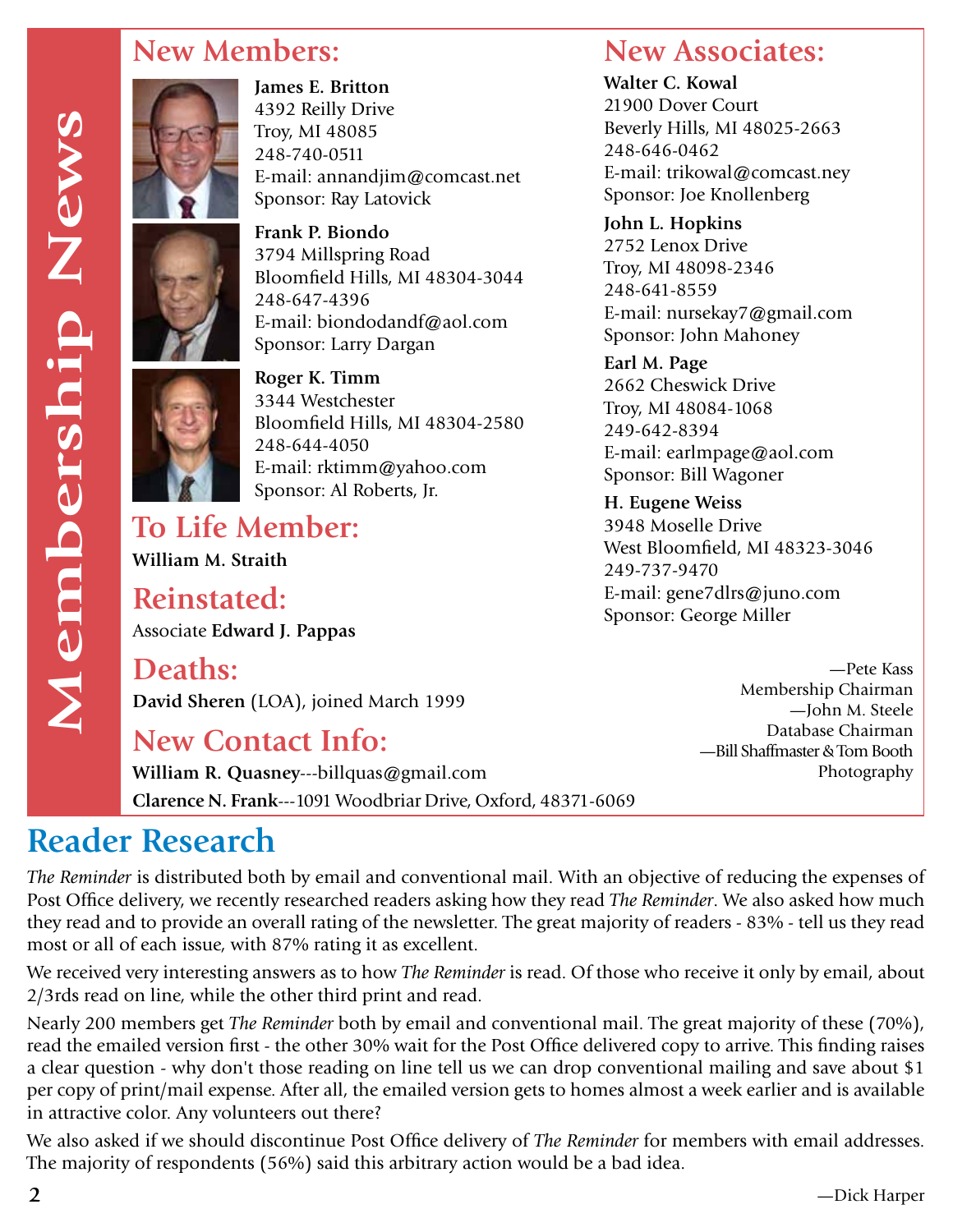



#### **Monday Golf**

The 2012 season is progressing nicely - now into our fifth week and averaging 36 players a round at Lincoln Hills. The player split has been about 50/50, half Regulars and half Walk-ons. Since we have two hours blocked for tee times, we have room for many more golfers.

June 11 was a stunning success. We had thirty-six golfers with one eagle, eight birdies and many pars. The eagle was by Jim Doyle on #5. Birdies were shot by Ted Chapekis on #1 and #8; Joe Schulenberg on #2; John Marsh, Bob Smith and Rich Wehling on #3; Don Foehr on #5 and John Perryman on #8. Honor Roll recognition goes to Jim Doyle with a 35; Tony Parrottino with 37; Ted Chapekis and Bob Hinytzke with 39; Don Foehr and John Perryman with 41; Eldon Crawfis with 42; Roger Hammer, Pete Kass and Bill Duncan with 44 and John Kary, Joe Schulenberg and Bill Schwartz had 45. Congratulations! Bob Gualdoni was closest to the pin on #2.

Everyone enjoys the golf and friendly "afterglow" conversation. We look forward to having you with us on future Mondays at Lincoln Hills, 7:30-9:30AM tee times.

—The Golf Committee

# **Gordon Fox Honored**

Member Gordon Fox recently received a prestigious award from the B i r m i n g h a m Optimist Club. Gordon has been a member of the Optimists for 38 years and received the "Larry Raymond Award for Outstanding Contributions to Education."



Congratulations, Gordon - another example of our members giving back to the community.

# **Thursday Golf**

During June, outstanding golf weather returned to Southeast Michigan thanks to the many incantations by SMC members to the Goddess Na. Through mid-June Thursday golfers averaged nearly 50. It is anticipated that the great weather will create the conditions necessary to break through the magic number of 50.

There is plenty of room for walk-ons and first time players. Potential golfers - please do not allow fear of high scores prevent your participation. If you come out and shoot a nine hole score higher than any the Committee has recorded, we will award you a free round.

There is no *Reminder* in August so be sure to mark your calendars for the following events:

- Scrambles will be on Thursday, July 19. So gather your team.
- Thursday Golf Tournament will be on August 23, August 30, and September 6. Rules will be posted.
- The annual Stonycroft Scramble will be Tuesday, September 11. Cost to be announced later.

Clarification: On June 14 John Kary was closest to the pin and sank the putt for a birdie. The distance was measured at 5' and 8½ inches. This was below the 6' distance required for a Bonus Bucks payout. Several senior golfers pointed out that the Committee has not given specific rules for measurement. i.e., back of the cup, center of the cup, or front of the cup and front of the ball, center of the ball, or back of the ball. The Thursday Golf Committee met in executive session to consider the inputs. The Committee decided that given the non-specific measurement criteria, John Kary's putt did meet the requirements for a Bonus Bucks payout when measured from the back of the cup to the back of the ball. John was awarded \$15.

Specific measurement rules will be posted for the 2013 season.

Hit them high, hit them long, and hit them straight.

—The Golf Committee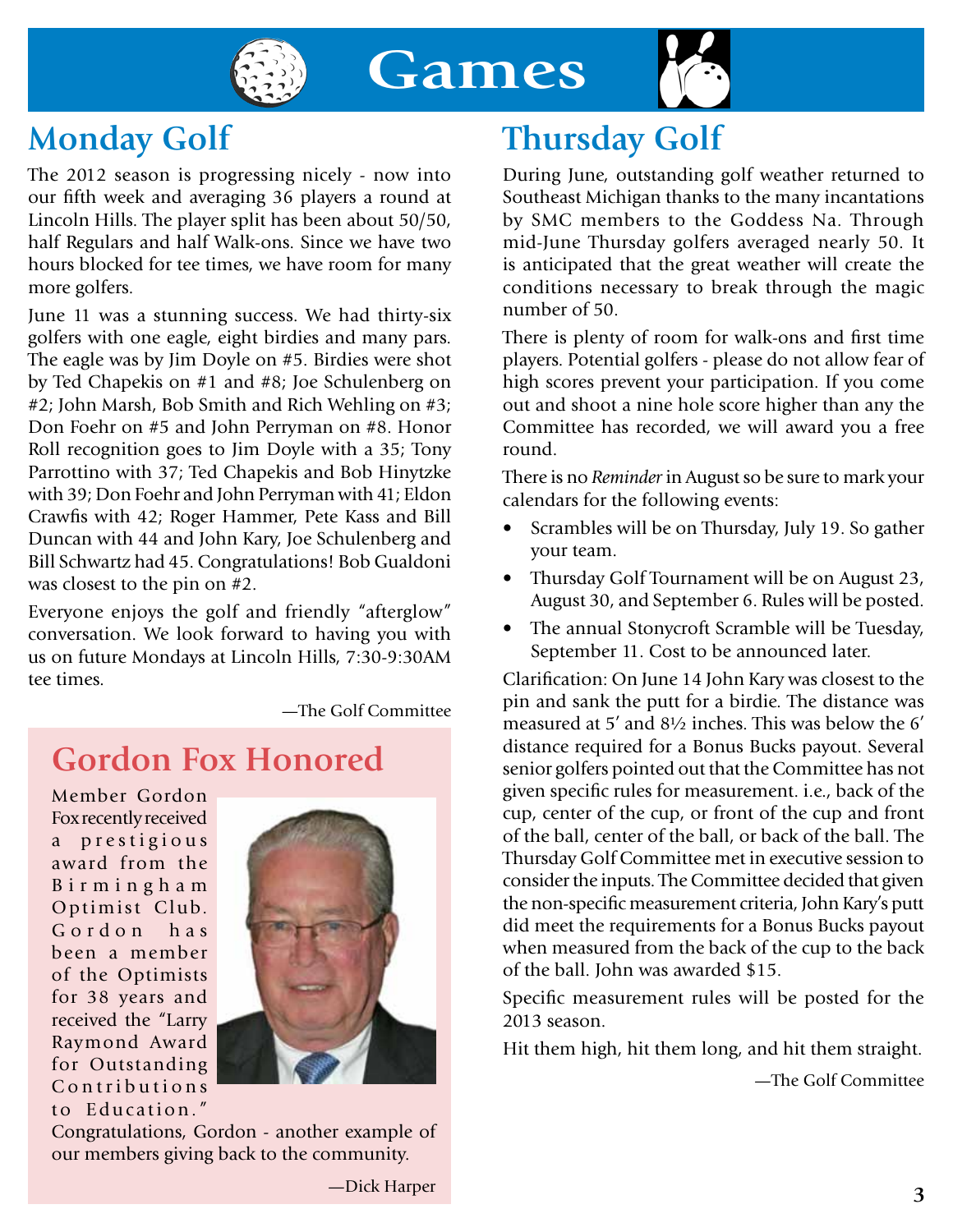#### **Ted Chapekis: A Life with Many Facets**



From service in the Caribbean Theater during World War II, to directing the launch of a new Ford tractor plant in Latin America, to completing m a n a g e m e n t c o n s u l t i n g assignments in more than a dozen countries worldwide,

Ted Chapekis has lived an interesting and fulfilling life. "I am fortunate to have the benefit of a good education, and to have worked with some great companies," said Ted. "My work has enabled me to see much of the world."

Ted grew up in Escanaba, Michigan, graduating from Escanaba High School in 1946. That same year he joined the Navy Radio School, and was assigned to duty on the USS Hobson in the Caribbean Theater. The Hobson was a support vessel serving the Navy throughout the Caribbean.

#### **Senior Health Matters**

Low dose aspirin (75-325mg) has been shown to reduce events and death from heart and blood vessel disease in those with prior cardiovascular disease. When used for the prevention of cardiovascular disease in the normal population or those who are high risk, the role of low-dose aspirin is less clear. In the June 2012 issue of the American Journal of Medicine, an analysis of all good quality randomized trials shows that using low-dose aspirin, for at least four years, reduced the relative risk of cancer deaths of all types by 23%. Because aspirin use is associated with an increased risk of bleeding, the benefits must be balanced with the bleeding risk, so consult your physician before embarking on a self-directed prevention program. Even low-dose aspirin is associated with a 71% greater relative risk of major bleeding, although the absolute risk is modest. That being said, it appears that aspirin will now be the backbone of cancer prevention.

—Augustine L. Perrotta, DO

Discharged in 1948, Ted enrolled in the University of Michigan under the GI Bill, earning a bachelor's degree in Industrial Mechanical Engineering. He later earned his MBA from Michigan, and became a State of Michigan Licensed Professional Engineer (PE).

Ted joined the Ford Motor Company in 1953, beginning a 40-year relationship. His assignments were generally focused on the management of foreign and domestic plants in the manufacture and assembly of engines and tractors. Areas of expertise included: plant management; launch of new products; quality improvement; and cost reduction programs. Following his retirement from Ford in 1993, Ted established a management consulting practice to serve clients in the U.S. and overseas including Ford and Case Corporation.

Ted joined the Birmingham Senior Men's Club in 2004, and today he calls it one of the best decisions he ever made. "There is no place I know of that has the breadth, depth and diversity of knowledge as the Men's Club membership," he said. Ted is especially active in the Reading Groups, which he helped establish, and Golf, where his name is usually among the leaders every week.

Ted and his wife Cleo are residents of Bloomfield Hills. They have three sons and five grandchildren.

—Chuck Ragains



Bill Johnson presented a check for \$8000 to Camille Jayne, President and CEO of TCH for the SMC Legacy Endowment Fund - proceeds from the recent benefit performance of Marina Arsenijevic.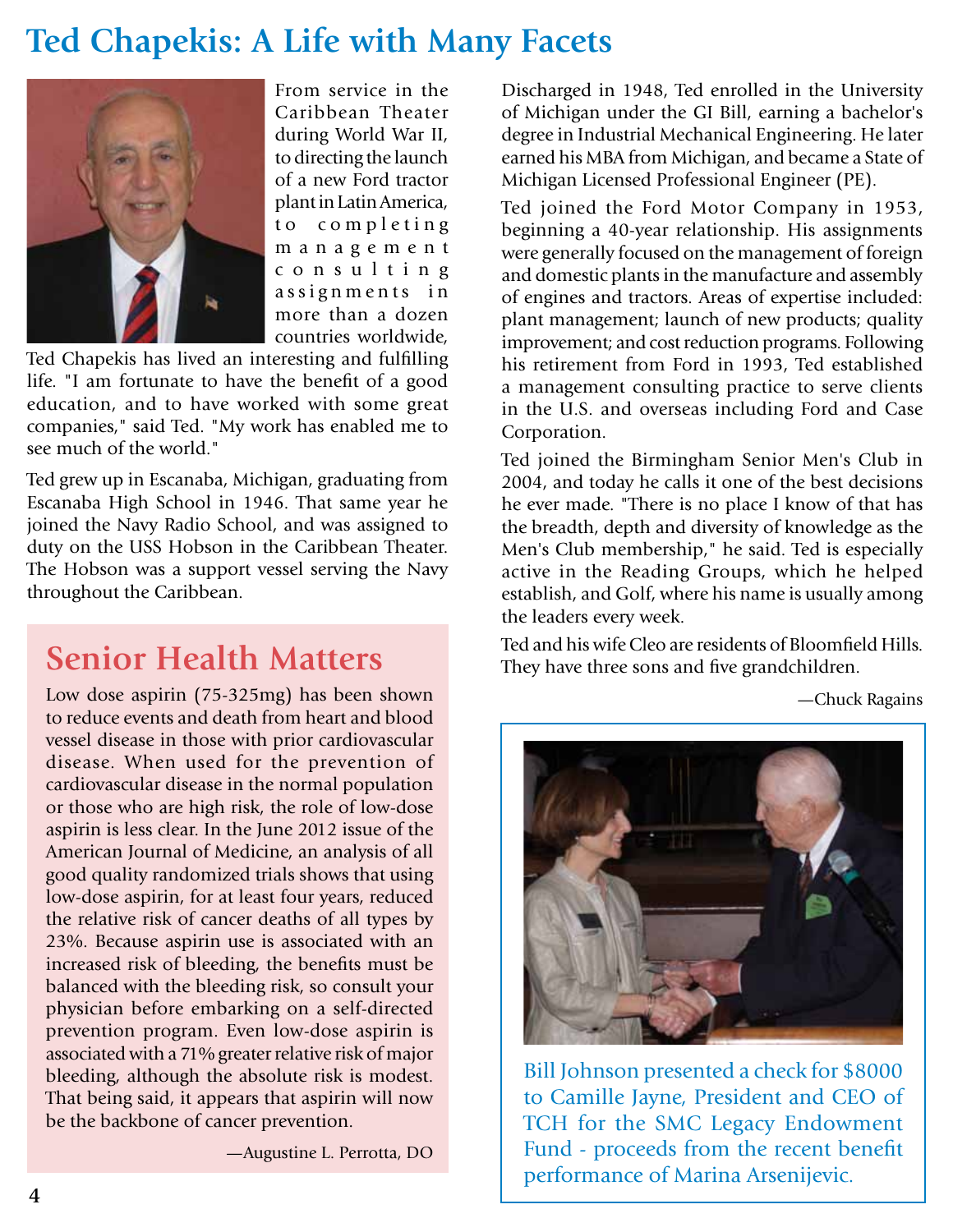#### **Art Pope as Patton**



SMC Member Art Pope recently presented "The Man Behind The Legend" a discussion of the military career of General George Patton. Dressed in a replica of Patton's uniform, including helmet, pistols, chaps and a riding crop, Art gave a detailed and most interesting review of Patton's noteworthy career - the high points as well as a few low points. He received a standing ovation for an outstanding presentation,

roughly timed with the anniversary of the Normandy invasion so many years ago.

—Dick Harper

#### **John Clor Ford Motor Company**

The Discussion Group speaker on June 15 - John Clor from Ford - was very well received.

Several attendees asked for his email address, which is jclor@ford.com.

—Jon Haber

#### **Finance Committee Volunteer Needed**

After many, many years of handling the recording of club dues, Warren Spatz is "retiring" as the full time recorder and will assist the new vice chair of dues. We need a volunteer to replace Warren.

There will be two assistants to work with the new vice chair. No experience required. If you want to meet many members of the club and can volunteer a couple of hours on Fridays for 6 months, contact Jim Bayson 248.681.4672.

#### **SMC Walking Exercise Fitness Program**

Our walking fitness program began on Monday, June 18 at the Merrill Street entrance of Shain Park. Our goal is brisk walking at 3-4 mph for 30 minutes a day for five days a week by starting at 1-2 mph for 5-10 minutes three times a week until fitness improves. This activity is designed to improve your physical fitness and promote camaraderie, fraternity and socialization with your fellow members. It also provides motivation and moral support to stick with the program for those of us who are not self-starters. Start on the road to fitness soon and stick with it throughout the year when we move the program to Somerset Mall for the winter months.

—Augie Perrotta

#### **Life Member William Hartman**



The latest member entering our Life Member category is Bill Hartman. A club member since 1999, Bill was born and raised in Three Rivers, Michigan. After graduating from Three Rivers High in 1945, Bill joined the U.S.Army and was assigned to the Calvary. He became a supply non-com, working with a platoon of horses. Bill indicates that

his primary responsibility during tours of duty in Germany and Austria was the feeding of 8 to 12 horses. After discharge from the Army in 1947, Bill attended

the University of Michigan, graduating with a Bachelor of Arts degree, followed by Juris Doctor from the U of M Law School in 1954.

He joined Chrysler in 1955, being assigned to the General Counsel staff. Bill's Chrysler career included a number of positions, including serving as Manager of Real Estate for 28 years. He retired in 1989, after 34 years with Chrysler.

Bill and his wife Ruth have been married for 57 years and reside in Birmingham. They have four children and eight grandchildren and have been members of the Lutheran Church of the Master since 1965. He has served as an Officer at Large for the SMC and has been on various committees in 13 years of membership.

—Dave Schwartz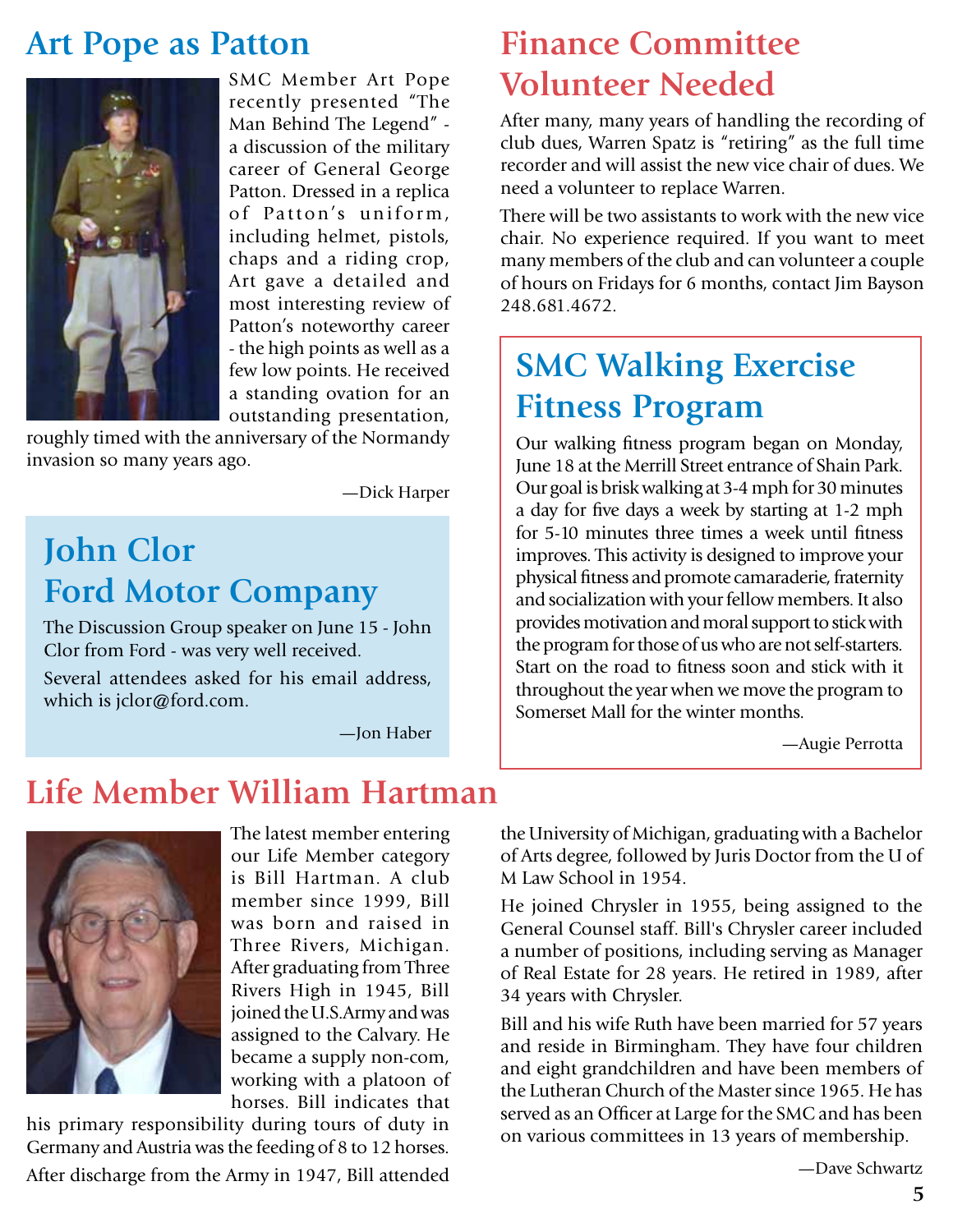# **Special Events**

### **Annual Picnic**

The Senior Men's Club annual picnic will be at the Pontiac Yacht Club on Friday, August 24. The festivities start at 10:30AM. There will be games with prizes for the winners and the camaraderie of good friends.

Lunch will be at 12:00PM and we are having roasted pig and chicken prepared by D.J.'s Meats, one of the area's premier picnic food vendors. Sides will include baked beans, a variety of salads, bread, drinks, and of course, ice cream.

The Straw Hat Band will provide the entertainment starting at 1:00PM. Whether you are singing along or just tapping your feet, everyone enjoys the Straw Hat Band! Following the entertainment there will be a drawing for prizes: discounts at local restaurants.

All in all, the annual picnic is a great way to end the summer with good friends from the Senior Men's Club. Tickets will go on sale July 6. The price is \$17.

Maps with directions to the Pontiac Yacht Club in Keego Harbor will be available. If possible, share a ride to conserve parking spaces. Bridge players are welcome to use the tables and chairs at the Yacht Club or you can provide your own.

The annual picnic is one of our Club's premier events. Don't miss it. See you on August 24.

—Picnic Committee: Mike Clement, Tony DiMarco, Roger Struck, Riggs Miller, John Wargelin, John Horiszny, and Gil Livingston

# **Mark Your Calendars!**

Grand Rapids Tour on Wednesday, October 17!

Guided visits to the Meijer Garden and Sculpture Park, followed by the Gerald Ford Presidential Museum.

—Special Events Committee

# **Friday Meeting Chairmen**  $\frac{\text{5}^{\text{5}}}{\text{5}}$  Tohn Flintosh, George

Club Past Presidents have organized to support President Chuck Kirkpatrick as he contends with health problems. They have initiated chairing Friday meetings, starting in June with Past President John Flintosh.

Remaining monthly coverage will be by Dick Harper in July, Jack McLaughlin in September, Bill Johnson in October, Irv Poston in November, with Dave Schwartz in December.

As President, Chuck will continue to develop agendas for Friday meetings and will chair monthly Executive Board meetings.

#### **LOA Memberships to End in January**

For many years, the Club has offered Leave of Absence memberships (LOA) to men who, for reasons of health or geography, were unable to meet the annual ten meeting attendance requirement.

The recent elimination of attendance requirements, however, renders the LOA membership category academic and offers the opportunity to phase it out and simplify dues collection, reporting and occasional reinstatement activities.

At its meeting on June 12, the Executive Board voted to initiate amendment of the Constitution by deleting references to the LOA membership category (Section 3 of Article III). The Board also amended Sections 4 and 5 of the bylaws to remove related references to LOA membership status.

Formal amending of our Constitution will now begin. This *Reminder* notice is the next step in the amendment process. Two readings at Friday meetings will follow, concluding with a membership vote, which requires three quarters membership support.

Timing of this proposed change is critical in that dues collection for 2013 will begin in September and there is no August issue of *The Reminder* to provide member notification. Assuming member approval, current LOA members (29 in total) will be notified of the change and their option to resume full membership status.

#### **Mahr Wisdom**

Robb Mahr recently noted that there is a difference between genius and stupidity... genius does have its limits.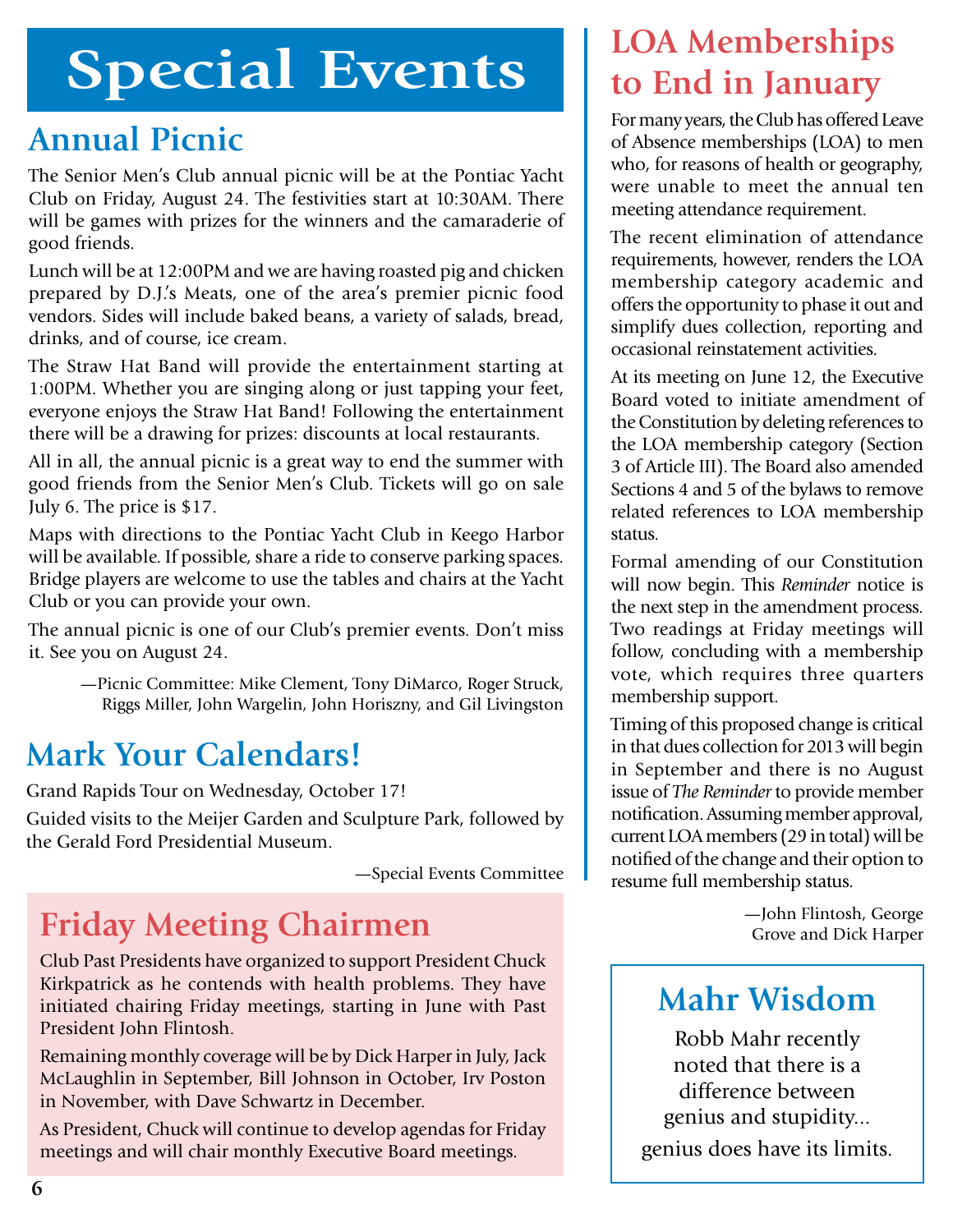# **Groups**



# **Computer Group**

No Computer Group meeting in July.

—Ron Denton



#### **Investment Group**

The Stock Game winner is Bob Bazzell with an impressive 71.2% gain in 7.5 months. He led the game from start to

finish. His cash prize is \$450.

Joe Samyn (\$250) finished 2nd with a 43.9% gain. Dick Harper (\$150) slipped to 3rd with a 36.8% gain. George Miller, Al Bosley and John Klein followed.

Forty seven of 74 players had gains; the overall average gain for 7.5 months was 5.6%.

The Committee invested the prize funds and achieved a 46.8% gain - the winners shared the extra \$280.

The next meeting is Wednesday, September 12. The new Stock Game begins October 5.

—George Miller



# **Classic Movie Group**

"Pal Joey" is the 1957 film classic

selected by Ed Cox for your viewing pleasure on Monday, July 9 at 1:00PM in the Hackett Room. Starring Frank Sinatra, Rita Hayworth and Kim Novak, Pal Joey is considered the definitive Sinatra vehicle for which he won the Golden Globe for best actor. The setting for this



musical is San Francisco where Sinatra portrays a second rate singer who, despite being a womanizer, undergoes a charming and funny transformation into a nice guy. The script is intelligent and displays the obvious chemistry between Sinatra, Hayworth and Novak. Bring your date to this one!



# **Book Reading Groups**

On Wednesday, July 11 *(second Wednesday of the month for this month* 

*only)* at 10:30AM, we will be discussing the book "Dethroning the King" by Julie MacIntosh. How did InBev, a Belgian company controlled by Brazilians, take over one of America's most beloved brands, Anheuser-Busch Company, after barely a whimper of a fight?

This book details how the drama that unfolded at Anheuser-Busch in 2008 went largely unreported



as the world tumbled into a global economic crisis, second only to the Great Depression. Today, as the dust settles, questions are being asked about how the "King of Beers" was so easily captured by a foreign corporation.

On Monday, July 16 at  $3:00$ PM, we will be discussing the book "Endgame" by John Mauldin and Jonathan Tepper. Greece isn't the only country drowning in debt. Decades-long growth of debt can result in a massive sovereign debt and credit crisis and affect developed countries around the world, including the United States. For these countries, there are only two options, and



neither is good—restructure the debt or reduce it through austerity measures. "Endgame" shows that, while there are no good choices; the worst choice would be to ignore the deleveraging resulting from the credit crisis.

—Ted Chapekis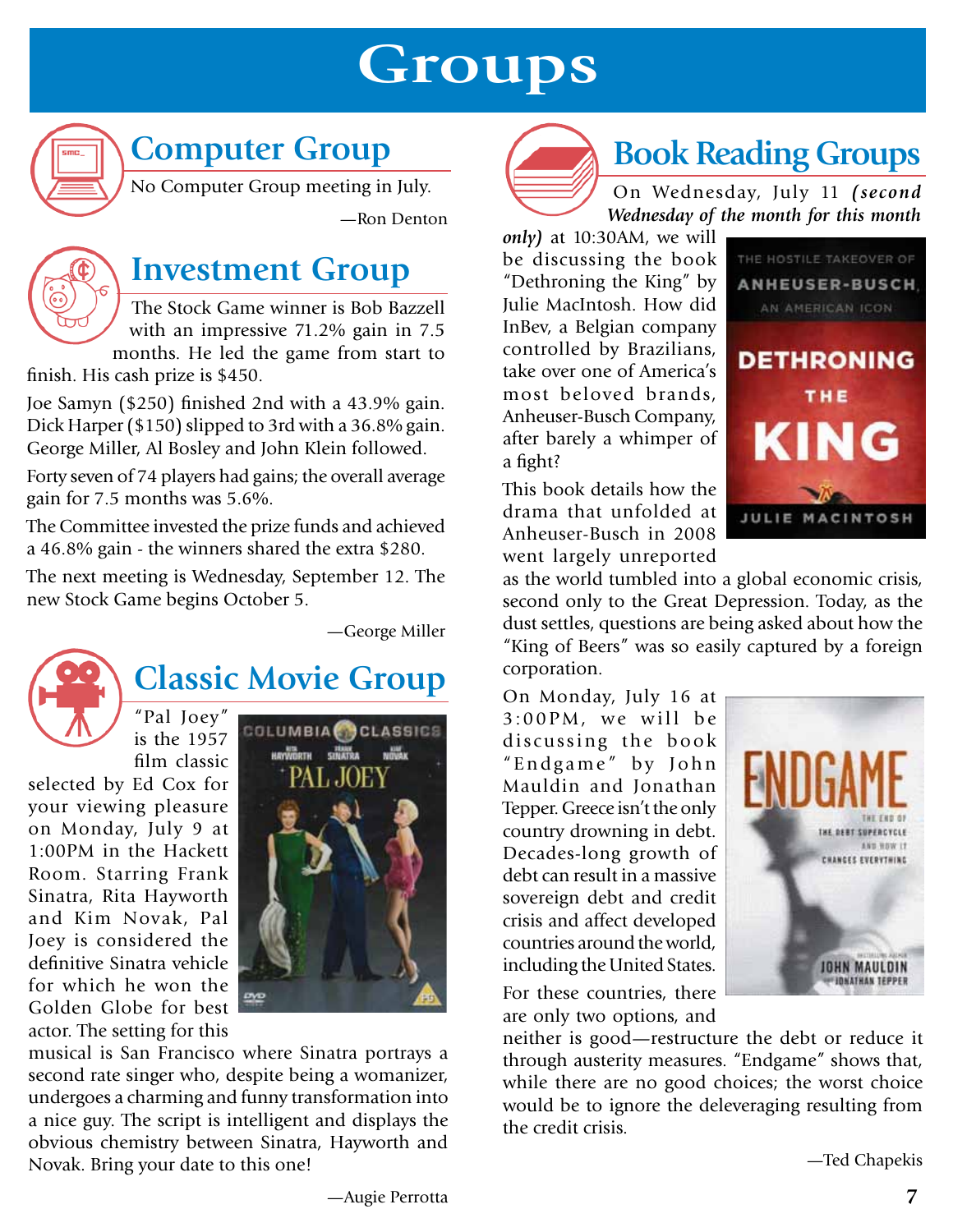### **Mystery Lyrics**

The June mystery lyrics proved to be exactly that - a mystery to most. Only four readers recognized that these lines:

> *It's not the note I gave you, that you quickly burned*

are from the ballad "Be Careful, It's My Heart."

So hearty congratulations to Clarke and Shirley Thornton, Clay Gordon, Tom McNally and Pat (Dick) Smith.

This month's mystery lyrics are the first lines of an old (1951) jazz classic - a song recorded by many in both vocal and instrumental versions. Perhaps the biggest seller was by Les Paul and Mary Ford, which was on nearly every Detroit juke box in the early 50's. The lyrics start:

> *Somewhere there's music, how faint the tune*

Ok, jazz fans - can you name that tune?

—Dick Harper

# **Tiger Trivia**

Our Tiger trivia challenge convinced us that we have a lot of long time Tiger fans in our club.

No fewer than five readers remembered that Norm Cash (affectionately known as Stormin Norman by many) was the Tiger who won an American League batting title - hitting .361 in 1961, but never hit .300 before or after. Those with long memories are Tom McNally, Lynn Evans, Harold Brown, Dick Smith and Clay Gordon.

Our Tiger trivia challenge is a little tricky. What did pitcher Dizzy Trout carry in a hip pocket on warm days? No, it wasn't a tobacco product.



### **Club Dates to Remember**

**Executive Board Meeting:** Tuesday, July 10, 9:30AM **Reminder Deadline:** Friday, August 17 **Games Bowling:** Wednesday, 10:00AM at Thunderbird Lanes (practice) **Bridge:** Tuesday, 9:00AM and Friday after lunch **Monday Golf:** 7:30AM at Lincoln Hills **Thursday Golf:** 9:00AM at Springdale **Special Events St. Clair Dinner Cruise**, Wednesday, July 11, 2:00PM **SMC Picnic**, Friday, August 24, 10:30AM **Grand Rapids Tour**, Wednesday, October 17 **Group Meetings Book Reading Groups:** Group A: Wednesday, July 11, 10:30AM Group B: Monday, July 16, 3:00PM **Classic Movie Group:** Monday, July 9, 1:00PM **Camera Group:** No meeting in July **Investment Group:** Wednesday, September 12, 2:45PM **Computer Group:** No meeting in July

*All events at The Community House unless otherwise stated.*

#### **SMC on the Web:**

http://www.tchserves.org/getInvolved/interestGroups/SeniorMensClub.html Google Group: http://groups.google.com/group/SMCBirmingham

#### **THE REMINDER**

A monthly publication of the Senior Men's Club of Birmingham, which meets on Fridays at 10:30 AM at The Community House, 380 South Bates Street, Birmingham, Michigan 48009.

Officers for 2012 are: Charles B. Kirkpatrick, president; David A. Schwartz, first vice president; Stuart B. Shuster, second vice president; George L. Stern, recording secretary; Eugene P. Jacoby, corresponding secretary; James E. Bayson, treasurer; Richard E. Shirley, assistant treasurer; Jack E. Ledingham and Pradeep Mehra, officers at large; George A. Grove, parliamentarian.

THE REMINDER includes: Dick Harper, editor; Chuck Kirkpatrick, Chuck Ragains and John Reddy, associate editors; Tom Booth, Bill Shaffmaster, and Geno Markel, photography; Lee Trumbull, computer layout; Bob Jordan, mailing.

Senior Men's Club of Birmingham 380 South Bates St., Birmingham, MI 48009 www.tchserves.org



*Address Service Requested*